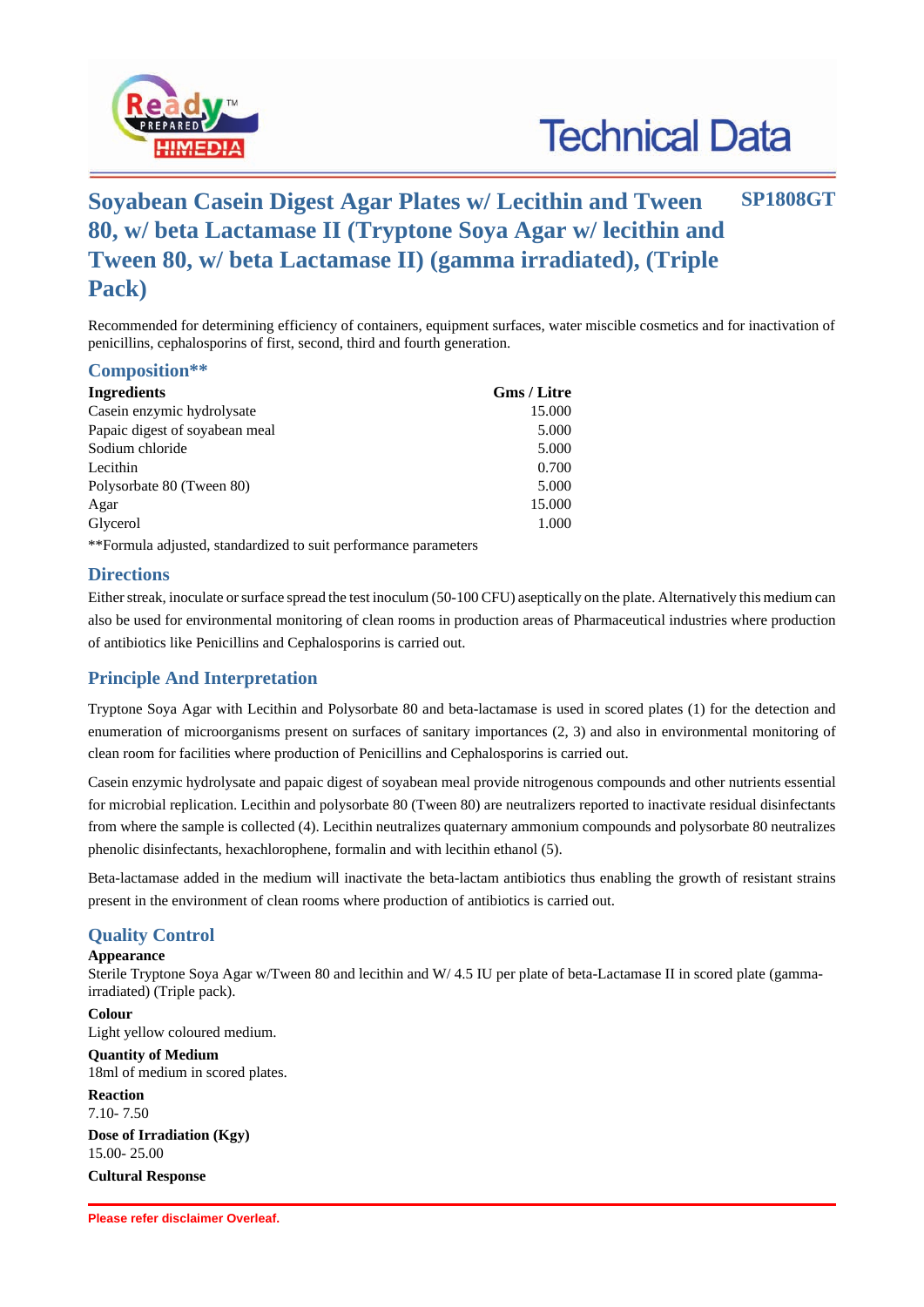Growth Promotion Test of as such plates was carried out and growth was observed after incubation at 30-35 °C for  $\lt$  = 3 days. Simultaneously growth promotion test was carried out on plates which were seeded with 1 mcg/ml of respective antibiotics.

#### **Recovery Rate**

Recovery rate is considered 100% for bacteria growth on Soyabean Casein Digest Agar.

#### **Sterility Test**

Passes release criteria.

#### **Cultural Response**

| Organism                                          | <b>Inoculum</b><br>(CFU) | Growth                | Lot value<br>(CFU) | <b>Recovery</b> | <b>Incubation</b><br>temperature | Incubation<br>period |
|---------------------------------------------------|--------------------------|-----------------------|--------------------|-----------------|----------------------------------|----------------------|
| Escherichia coli ATCC<br>25922                    |                          |                       |                    |                 |                                  |                      |
| w/o antibiotic                                    | $50 - 100$               | Luxuriant             | $35 - 100$         | $>=70%$         | $30$ -35 $^{\circ} \mathrm{C}$   | $18 - 24$ hrs        |
| w/Cephalothin                                     |                          | Luxuriant             | $35 - 100$         | $>=70%$         | 30-35 °C                         | $18 - 24$ hrs        |
| w/Cefamandole                                     |                          | Luxuriant             | $35 - 100$         | $>=70%$         | 30 - 35 °C                       | 18 - 24 hrs          |
| w/Cefotaxime                                      |                          | Luxuriant             | $35 - 100$         | $>=70%$         | 30-35 °C                         | $18 - 24$ hrs        |
| w/Ceftazidime                                     |                          | Luxuriant             | $35 - 100$         | $>=70%$         | 30-35 °C                         | $18 - 24$ hrs        |
| w/Cefepime                                        |                          | Luxuriant             | $35 - 100$         | $>=70%$         | 30 - 35 °C                       | 18-24 hrs            |
| w/Imipenem                                        |                          | Luxuriant             | $35 - 100$         | $>=70%$         | 30 - 35 °C                       | $18 - 24$ hrs        |
| <b>Staphylococcus aureus</b><br><b>ATCC 25923</b> |                          |                       |                    |                 |                                  |                      |
| $w/o$ antibiotic                                  | $50 - 100$               | Luxuriant             | $35 - 100$         | $>=70%$         | 30-35 °C                         | 18 - 24 hrs          |
| w/Cephalothin                                     |                          | Luxuriant             | $35 - 100$         | $>=70%$         | 30-35 °C                         | $18 - 24$ hrs        |
| w/Cefamandole                                     |                          | Luxuriant             | $35 - 100$         | $>=70%$         | 30 - 35 °C                       | 18 - 24 hrs          |
| w/Cefotaxime                                      |                          | Luxuriant             | $35 - 100$         | $>=70%$         | 30 - 35 °C                       | 18 - 24 hrs          |
| w/Ceftazidime                                     |                          | Luxuriant             | $35 - 100$         | $>=70%$         | 30 - 35 °C                       | 18-24 hrs            |
| w/Cefepime                                        |                          | Luxuriant             | $35 - 100$         | $>=70%$         | 30 - 35 °C                       | 18-24 hrs            |
| w/Penicillin                                      |                          | Luxuriant             | $35 - 100$         | $>=70%$         | 30 - 35 °C                       | 18-24 hrs            |
| <b>Staphylococcus aureus</b><br><b>ATCC 29213</b> |                          |                       |                    |                 |                                  |                      |
| $w/o$ antibiotic                                  | $50 - 100$               | Luxuriant             | $35 - 100$         | $>=70%$         | 30 - 35 °C                       | $18 - 24$ hrs        |
| w/Penicillin                                      |                          | Luxuriant             | $35 - 100$         | $>=70%$         | 30 - 35 °C                       | 18-24 hrs            |
| Pseudomonas aeruginosa<br><b>ATCC 27853</b>       |                          |                       |                    |                 |                                  |                      |
| w/o Antibiotic                                    | $50 - 100$               | Luxuriant             | $35 - 100$         | $>=70%$         | 30 - 35 °C                       | 18-24 hrs            |
| w/Cefotaxime                                      |                          | Luxuriant             | $35 - 100$         | $>=70%$         | 30-35 °C                         | 18-24 hrs            |
| w/Ceftazidime                                     |                          | Luxuriant             | $35 - 100$         | $>=70%$         | 30 - 35 °C                       | 18-24 hrs            |
| w/Cefepime                                        |                          | Luxuriant             | $35 - 100$         | $>=70%$         | 30-35 °C                         | 18-24 hrs            |
| w/Imipenem                                        |                          | Luxuriant             | $35 - 100$         | $>=70%$         | 30-35 °C                         | 18-24 hrs            |
| <b>Growth promoting</b>                           |                          |                       |                    |                 |                                  |                      |
| Candida albicans ATCC<br>10231                    | $50 - 100$               | luxuriant             | 35 - 100           | $>=70%$         | 30 - 35 °C                       | $<=5$ d              |
| Candida albicans ATCC<br>2091                     | $50 - 100$               | luxuriant             | $35 - 100$         | $>=70%$         | $30$ -35 $^{\circ}\mathrm{C}$    | $\leq 5d$            |
| Aspergillus brasiliensis<br><b>ATCC 16404</b>     | $50 - 100$               | Good-luxuriant 25 -70 |                    | 50 - 70 %       | 30 - 35 °C                       | $\leq 5d$            |
| Aspergillus brasiliensis<br><b>ATCC 16404</b>     | $50 - 100$               | Luxuriant             | $35 - 100$         | $>=70%$         | $20 - 25$ °C                     | $\leq 5$ d           |

#### **Storage and Shelf Life**

Store between 15-25°C. Use before expiry date on the label.

#### **Reference**

1. Hall and Hartnett, 1964, Public Hlth. Rep., 79:1021.

2. Richardson (Ed)., 1985, Standard Methods for the Examination of Dairy Products, 15th ed., APHA, Washington, D.C.